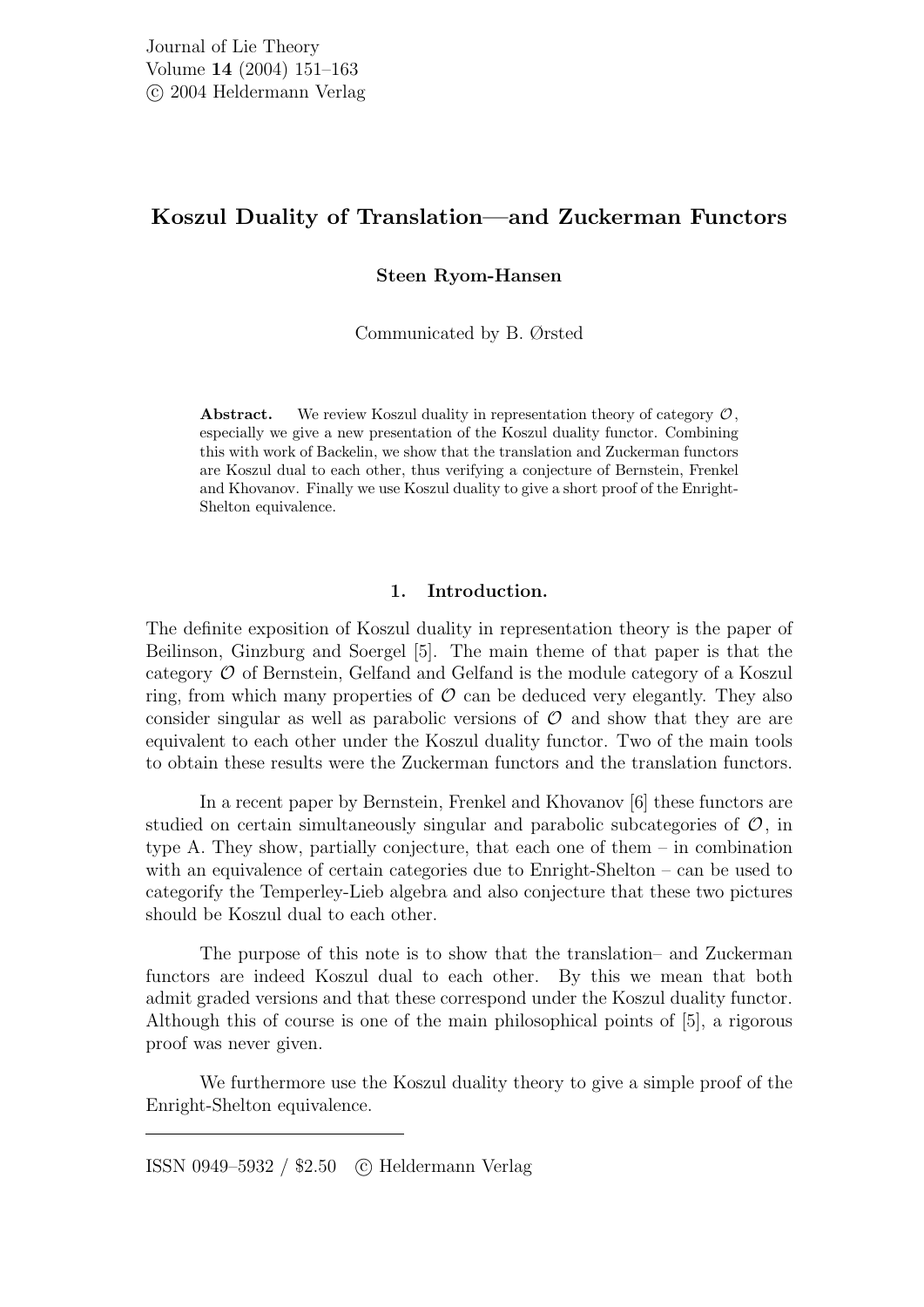∗ It is a pleasure to thank Wolfgang Soergel for many useful discussions. Most of this work was done while I was a research assistant at the University of Freiburg, Germany.

Added: Recently C. Stroppel [11] has obtained a proof of the full Bernstein-Frenkel-Khovanov conjectures, in part using results from the present paper.

# 2. Preliminaries

In this section we will mostly recall some of the basic definitions and concepts from the theory of Koszul duality, see also [5].

Let  $\mathfrak g$  be a complex semisimple Lie algebra containing a Borel algebra  $\mathfrak b$ with Cartan part  $\mathfrak h$  and let  $\mathcal O$  be the category of  $\mathfrak q$ -modules associated to it by Bernstein, Gelfand and Gelfand. For  $\lambda \in \mathfrak{h}^*$  integral but possibly singular, denote by  $\mathcal{O}_{\lambda}$  the subcategory of  $\mathcal O$  consisting of modules of generalized central character  $\chi_{\lambda}$  – we refer to it as the singular category  $\mathcal{O}$ . Let S be the set of simple reflections corresponding to our data, and let  $S_{\lambda}$  be the subset consisting of those reflections that fix  $\lambda$  under the dot operation. Then  $S_{\lambda}$  defines a parabolic subalgebra  $q(\lambda)$ . We define the parabolic category  $\mathcal{O}^{\lambda}$  to consist of the  $\mathfrak{q}(\lambda)$ -finite objects in  $\mathcal{O}$ . For  $\lambda = 0$  we omit the index, i.e. we write  $\mathcal{O}_0 = \mathcal{O}$ , this should not cause confusion.

Let P denote the sum of all indecomposable projectives in  $\mathcal{O}$ , hence P is a projective generator of  $\mathcal{O}$ . Analogously, we can construct projective generators  $P_{\lambda}$  (resp.  $P^{\lambda}$ ) of  $\mathcal{O}_{\lambda}$  (resp.  $\mathcal{O}^{\lambda}$ ). Let  $A = \text{End}_{\mathcal{O}} P$  (resp.  $A_{\lambda} = \text{End}_{\mathcal{O}_{\lambda}} P_{\lambda}$ ,  $A^{\lambda} =$ End<sub> $\mathcal{O}^{\lambda}$ </sub> P<sup> $\lambda$ </sup>). By general principles, we can then identify  $\mathcal{O}$  with Mod–A, the category of finitely generated A-right modules (and analogously for  $A_{\lambda}$ ,  $A^{\lambda}$ ).

Let  $T_0^{\lambda}$ :  $\mathcal{O} \to \mathcal{O}_{\lambda}$ ,  $T_{\lambda}^0$ :  $\mathcal{O}_{\lambda} \to \mathcal{O}$  be the Jantzen translation functors onto and out of the wall. Passing to Mod $-A$ ,  $T_0^{\lambda}$  corresponds to the functor

$$
\mathrm{Mod-}A\, \to\, \mathrm{Mod-}A_\lambda:\,\, M\, \mapsto M\otimes_A X
$$

where X is the  $(A, A_\lambda)$  bimodule  $X = \text{Hom}_{\mathcal{O}}(P_\lambda, T_0^\lambda P)$ . There is a similar description of  $T_{\lambda}^0$  :  $\mathcal{O}_{\lambda} \to \mathcal{O}$ .

Let  $\tau_{\lambda}: \mathcal{O} \to \mathcal{O}^{\lambda}$  be the parabolic truncation functor, by definition it takes  $M \in \mathcal{O}$  to its largest  $\mathfrak{q}(\lambda)$ -finite quotient. It is right exact and left adjoint to the inclusion functor  $\iota_{\lambda}: \mathcal{O}^{\lambda} \to \mathcal{O}$ , which is exact, and it thus takes projectives to projectives. It even takes indecomposable projectives to indecomposable projectives. Its top degree left derived functor is the Zuckerman functor that takes a module  $M \in \mathcal{O}$  to its largest  $\mathfrak{q}(\lambda)$ -finite submodule.

On the Mod–A level,  $\tau_{\lambda}$  is given by the tensor product with the  $(A, A^{\lambda})$ bimodule  $Y = \text{Hom}_{\mathcal{O}^{\lambda}}(P^{\lambda}, \tau_{\lambda}P)$ . However, from the above considerations we deduce that  $Y = A^{\lambda}$ , the left A-structure coming from  $\tau_{\lambda}$  and the right  $A^{\lambda}$ structure coming from the multiplication in  $A^{\lambda}$ .

Let us finally recall the definition of a Koszul ring.

<sup>∗</sup> Supported by EPSRC grant M22536 and by the TMR-network algebraic Lie Theory ERB-FMRX-CT97-0100.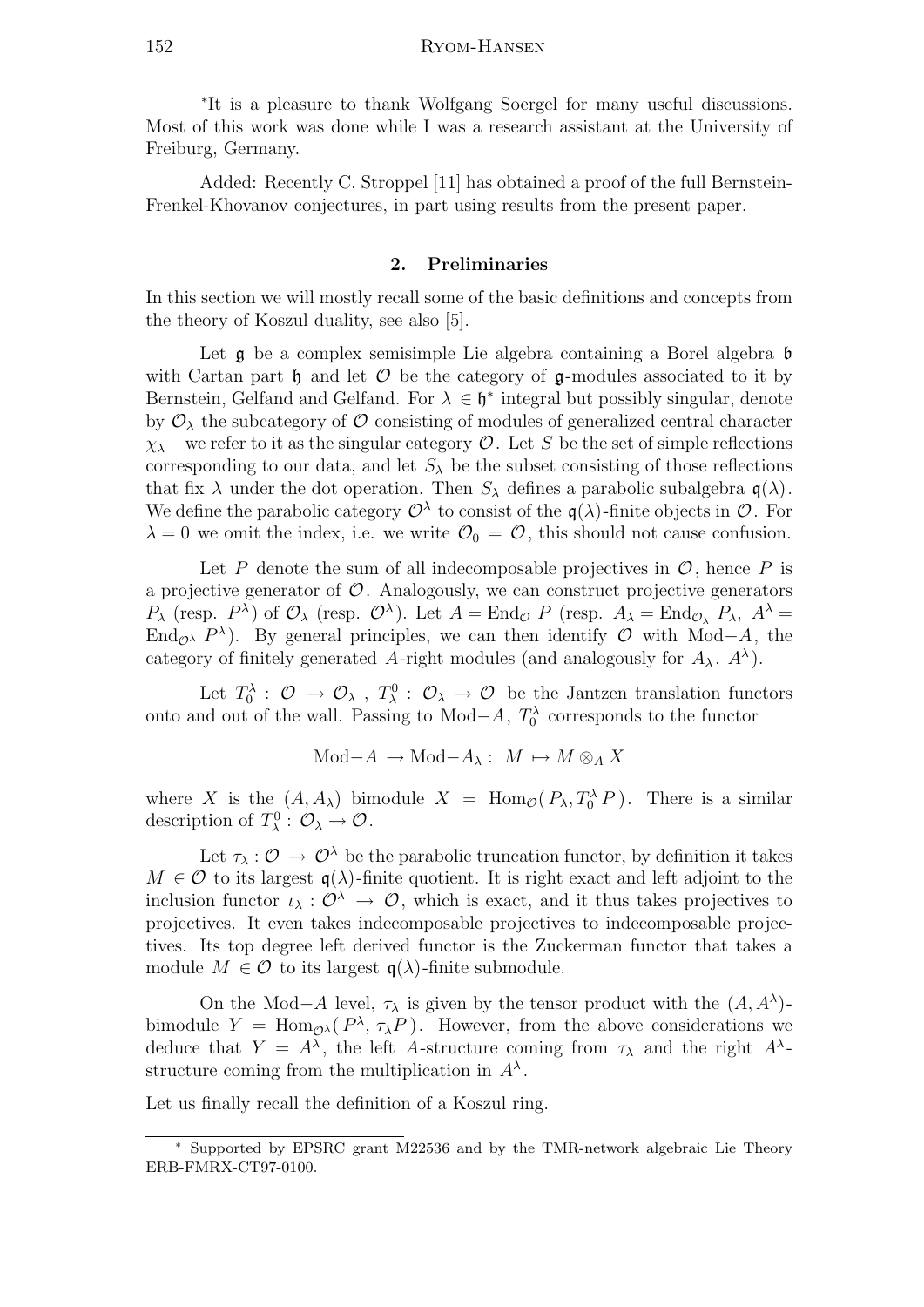### Ryom-Hansen 153

Definition 2.1.  $\bigoplus_{i\geq 0} R_i$  be a positively graded ring with  $R_0$  semisimple and put  $R_+ = \bigoplus_{i>0} R_i$ . R is called Koszul if the right module  $R_0 \cong R/R_+$  admits a graded projective resolution  $P^{\bullet} \to R_0$  such that  $P^i$  is generated by its component  $P_i^i$  in degree i. The Koszul dual ring of R is defined as  $R^! := \text{Ext}^{\bullet}_R(R_0, R_0)$ .

The main point of [5] is now that all the rings appearing above can be given a Koszul grading.

#### 3. Koszul duality.

The main purpose of this section is to give a new construction of the Koszul duality functor.

Koszul duality is an equivalence at the level of derived categories between the graded module categories of a Koszul ring and its dual. It exists under some mild finiteness conditions. The concept appeared for the first time in the paper [3] where it is shown that for any finite dimensional vector space V the derived graded module categories of the symmetric algebra SV and the exterior algebra  $\bigwedge V^*$  are equivalent. The argument used there carries over to general Koszul rings and is the one used in [5].

We shall here present another approach to the Koszul duality functor, using the language of differential graded algebras (DG-algebras). Although also the papers [4] and [9] link DG-algebras with Koszul duality, we were rather inspired by the construction of the localization functor in the book of Bernstein and Lunts [7].

Let us start out by repeating the basic definitions.

**Definition 3.1.** A DG-algebra  $A = (A, d)$  is a graded associative algebra  $A = \bigoplus_{i=-\infty}^{\infty} A^i$  with a unit  $I_A \in A^0$  and an additive endomorphism d of degree 1, s.t.

$$
d^{2} = 0
$$
  

$$
d(a \cdot b) = da \cdot b + (-1)^{deg(a)}a \cdot db
$$
  
and 
$$
d(1_{A}) = 0.
$$

**Definition 3.2.** A left module  $\mathcal{M} = (M, d_M)$  over a DG-algebra  $\mathcal{A} = (A, d)$  is a graded unitary right A-module  $M = \bigoplus_{i=-\infty}^{\infty} M^i$  with an additive endomorphism  $d_M : \mathcal{M} \to \mathcal{M}$  of degree 1, s.t.  $d_M^2 = 0$  and

$$
d_M(am)=da\cdot m+(-1)^{deg(a)}a\cdot d_Mm
$$

**Definition 3.3.** A right module  $\mathcal{M} = (M, d_M)$  over a DG-algebra  $\mathcal{A} = (A, d)$ is a graded unitary right A-module  $M = \bigoplus_{i=-\infty}^{\infty} M^i$  with an additive endomorphism  $d_M : \mathcal{M} \to \mathcal{M}$  of degree 1, s.t.  $d_M^2 = 0$  and

$$
d_M(ma) = d_M m \cdot a + (-1)^{deg(m)} m \cdot da
$$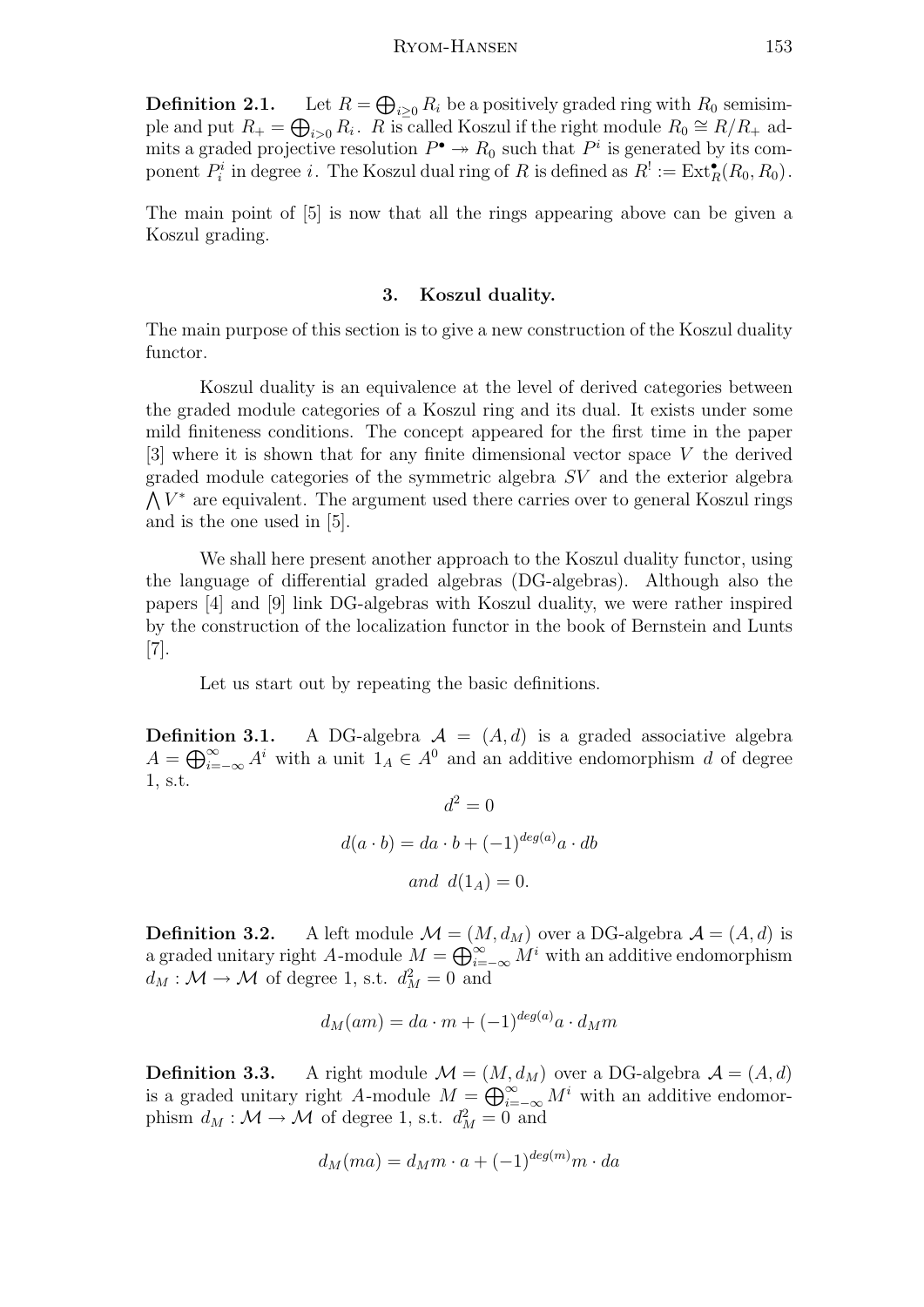Unless otherwise stated, A will from now on be the ring  $\text{End}_{\mathcal{O}}(P)$  from the former section.

By the selfduality theorem of Soergel [10] we know that  $A = \text{Ext}^{\bullet}_{\mathcal{O}}(L, L)$ , where L is the sum of all simples in  $\mathcal{O}$ . This provides A with a grading which by [10] or [5] is a Koszul grading.

We regard A as a DG-algebra  $\mathcal A$  with  $A = A^0$ . At this stage we neglect the grading on A, hence  $A$  just has one grading, the DG-algebra grading.

Let  $K^{\bullet}$  be the Koszul complex of A, see e.g. [5]. It is a projective resolution of k (which corresponds to the sum of all simples in  $\mathcal{O}$ ). In [5]  $K^{\bullet}$  is a resolution of left A-modules of  $k$ ; we however prefer to modify it to a resolution of right A-modules. Furthermore we change the sign of the indices so that the differential has degree  $+1$ .

Let  $k_w$  denote the simple A-module corresponding to  $L_w \in \mathcal{O}$  and let  $K_w^{\bullet}$ be a projective resolution of  $k_w$ . The Koszul complex  $K^{\bullet}$  is then quasiisomorphic to  $\bigoplus_{\lambda} K_w^{\bullet}$ .

We can consider  $K^{\bullet}$  as a DG right module of the DG-algebra  $A$ , and as such it is  $\mathcal{K}\text{-projective}$  in the sense of [7]: the homotopy category of DG-modules of  $A$  is simply the homotopy category of complexes of  $A$ -modules, hence any quasiisomorphism from  $K^{\bullet}$  to an DG-module  $\mathcal M$  is a homotopy isomorphism.

Given two DG-modules  $M, N$  of the (arbitrary) DG-algebra  $A$ , recall the construction of the complex  $Hom_{\mathcal{A}}^{\bullet}(M, N)$ :

$$
Hom_{\mathcal{A}}^{n}(M, N) := \text{Hom}_{A}(M, N[n])
$$

$$
df := d_N f - (-1)^n f d_M, \ f \in Hom_A^n(M, N).
$$

If we perform this construction on  $K^{\bullet}$ , we obtain a DG-algebra

$$
End_{\mathcal{A}}^{\bullet}(K^{\bullet})=Hom_{\mathcal{A}}^{\bullet}(K^{\bullet},K^{\bullet}),
$$

the multiplication being given by composition of maps (notice that this construction does not involve the Koszul grading on A).

The signs match up to give  $K^{\bullet}$  the structure of an  $End_{\mathcal{A}}^{\bullet}(K^{\bullet})$  left DGmodule.

Let for any DG-algebra  $\mathcal{A}, \ \mathcal{D}^b(\text{Mod} - \mathcal{A})$  denote the bounded derived category of right A-modules, see for example Bernstein-Lunts [7] for an exposition of this theory.

Let  $\mathcal{D}^b(\text{Mof } -A)$  denote the bounded derived category of finitely generated A-modules, and let  $\mathcal{D}^b(\text{Mof } -\mathcal{A})$  be the corresponding category of  $\mathcal{A}$ -modules. Let  $\mathcal{D}^b(\text{Mof } -\text{End}_{\mathcal{A}}^{\bullet}(K^{\bullet}))$  be the subcategory of  $\mathcal{D}^b(\text{Mof } -\text{End}_{\mathcal{A}}^{\bullet}(K^{\bullet}))$  consisting of finitely generated  $End_{\mathcal{A}}^{\bullet}(K^{\bullet})$ -modules in the algebra sense. Then we have

Lemma 3.4.  $(\text{Mof } -\text{End}_{\mathcal{A}}^{\bullet}(K^{\bullet}))$  is generated, in the sense of triangulated categories, by the  $Hom_{\mathcal{A}}^{\bullet}(K^{\bullet}, K^{\bullet}_{w})$ 's.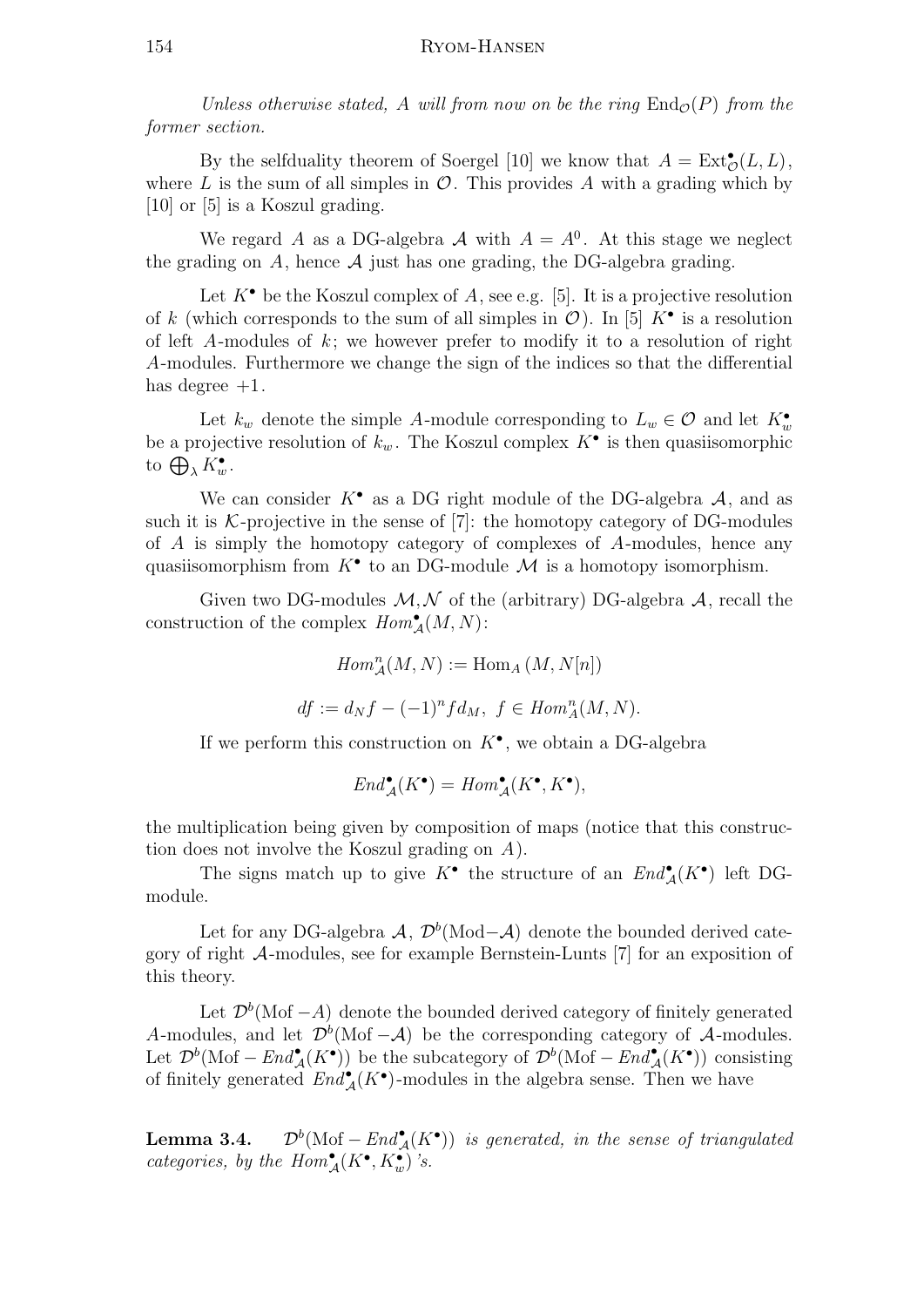**Proof.** Since our ring Ais Koszul, the DG-algebras

$$
End^{\bullet}_{\mathcal{A}}(K^{\bullet}) \text{ and } (Ext^{\bullet}_{A}(k,k), d = 0)
$$

are quasiisomorphic [5, Theorem 2.10.1] and hence their bounded derived categories are equivalent. Under this equivalence the  $End^{\bullet}_{\mathcal{A}}(K^{\bullet})$ -module  $Hom_{\mathcal{A}}^{\bullet}(K^{\bullet}, K^{\bullet}_{w})$  becomes the  $(Ext_{\mathcal{A}}^{\bullet}(k, k), d = 0)$ -module  $(Ext_{\mathcal{A}}^{\bullet}(k, k_{w}), d = 0)$ .

Now a certain polynomial DG-algebra  $\beta$  with  $d=0$  is studied in chapter 11 of [7]. Corollary 11.1.5 there is the statement that  $\mathcal{D}^b(\text{Mof } -\mathcal{B})$  is generated by  $\beta$  itself. The proof of this Corollary 11.1.5 relies on the differential being zero for  $\beta$  and of the fact that finitely generated projective modules over a polynomial algebra are free. We do not have this last property in our situation and should therefore adjust the statement of the Lemma accordingly. Let us give a few details on the modifications:

Let thus  $(\mathcal{M}, d_M)$  be an object of  $\mathcal{D}^b(\text{Mof}-(Ext_{\mathcal{A}}^{\bullet}(k, k), d = 0)).$  Then we have a triangle in that category of the form

$$
Ker d_M \to M \to M/Ker d_M \to
$$

But the first and the third terms have zero differential so we may assume that  $d_M = 0.$ 

Let now

$$
0 \to P^{-n} \to P^{-n+1} \to \dots \xrightarrow{\epsilon} M \to 0
$$

be a projective graded resolution of M considered as  $\text{Ext}_{\mathcal{A}}^{\bullet}(k,k)$ -module. Defining  $\mathcal{P} \in \mathcal{D}^b(\text{Mof } -(Ext_{\mathcal{A}}^{\bullet}(k,k), d=0))$  as having k'th DG-part  $\oplus_i P_{k-i}^i$  and differential from the resolution, we get a quasiisomorphism  $\mathcal{P} \cong \mathcal{M}$  induced by  $\epsilon$ .

On the other hand the finitely generated, graded projectives over  $\mathit{Ext}^\bullet_{\mathcal{A}}(k,k)$ are the direct sums of the  $\text{Ext}_{\mathcal{A}}^{\bullet}(k, k_w)$ 's and we are done.

Now since  $K^{\bullet}$  is K-projective, it can be used in itself to calculate  $RHom_{\mathcal{A}}(K^{\bullet}, M)$  for an A-module M. But  $K^{\bullet}$  is an  $End_{\mathcal{A}}^{\bullet}(K^{\bullet})$ - module, so we get a functor:

$$
RHom_{\mathcal{A}}(K^{\bullet}, -): \mathcal{D}^b(\mathrm{Mod-}\mathcal{A}) \to \mathcal{D}^b(\mathrm{Mod-}\mathit{End}_{\mathcal{A}}^{\bullet}(K^{\bullet}))
$$

This might require a little consideration: one should check that  $RHom_{\mathcal{A}}(K^{\bullet}, -)$  takes homotopies to homotopies, even when considered as a functor to the category of right  $End_{\mathcal{A}}^{\bullet}(K^{\bullet})$ -modules, and likewise for quasiisomorphisms. For homotopies, one checks this by hand (after having consulted e.g. Bernstein-Lunts [7] for the definition of the homotopy category of DG-modules). For quasiisomorphisms one uses the standard argument: if  $f : M \to N$  is a quasiisomorphism, then  $Hom_{\mathcal{A}}^{\bullet}(K^{\bullet}, C(f))$  is acyclic  $(C(f)$  denoting the cone of f and so on: the action of  $End_{\mathcal{A}}^{\bullet}(K^{\bullet})$  is irrelevant for this argument.

Now we also have a functor in the other direction:

$$
- \overset{L}{\otimes}_{End^{\bullet}_{\mathcal{A}}(K^{\bullet})} K^{\bullet} : \mathcal{D}^{b}(\mathrm{Mod-}\mathcal{A}) \leftarrow \mathcal{D}^{b}(\mathrm{Mod-}\mathit{End}^{\bullet}_{\mathcal{A}}(K^{\bullet}))
$$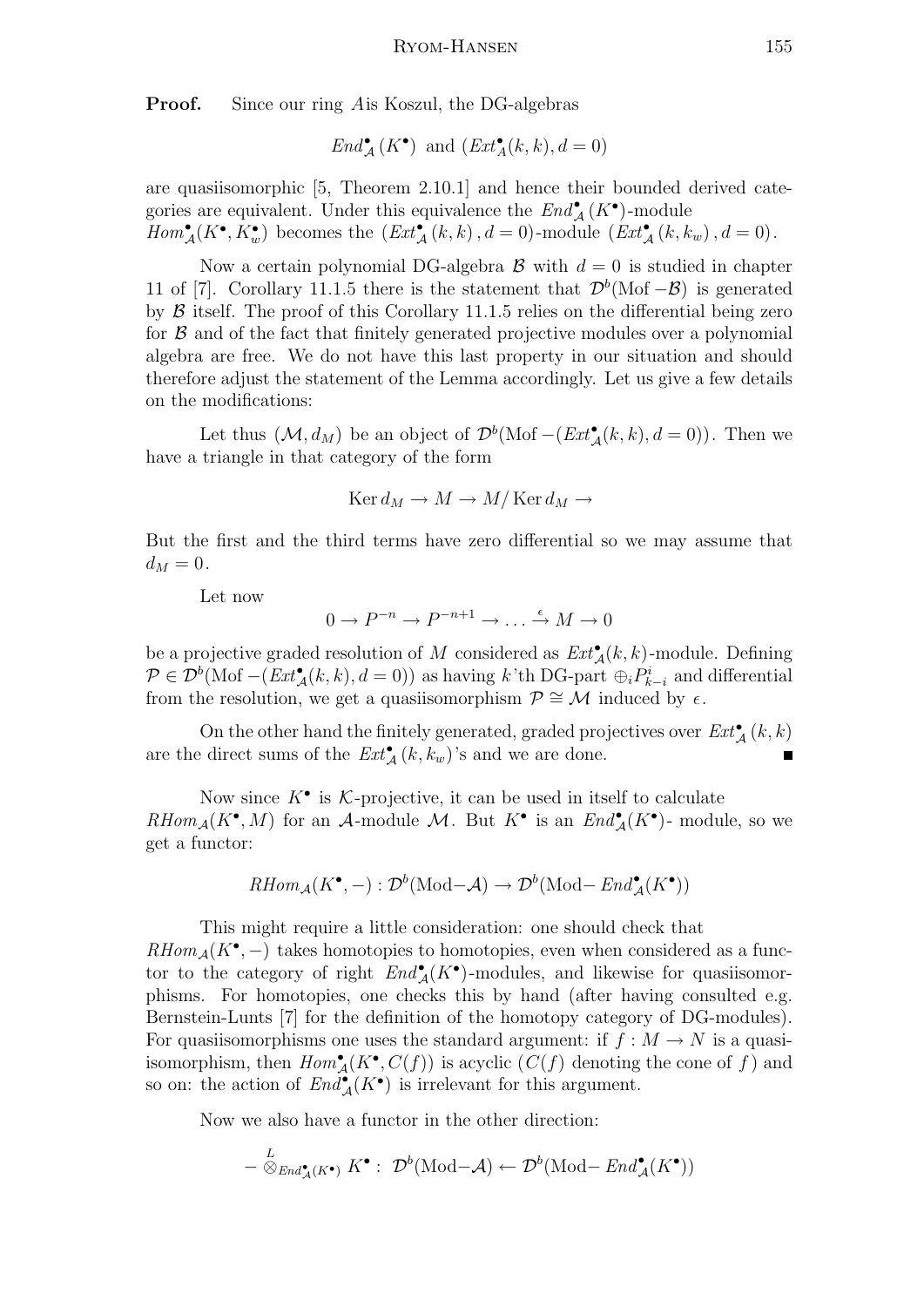Recall that this construction involves the replacement of

$$
\mathcal{N}\in \mathcal{D}^b(\mathrm{Mod}\!-\mathit{End}^\bullet_{\mathcal{A}}(K^\bullet))
$$

by a  $K$ -flat object (actually a  $K$ -projective object will do), to which it is quasiisomorphic. The action of A on  $K^{\bullet}$  then provides  $N \overset{L}{\otimes}_{End^{\bullet}_{\mathcal{A}}(K^{\bullet})} K^{\bullet}$  with the structure of DG-module over A:

$$
d(n \otimes ka) = d(n) \otimes ka + (-1)^{deg(n)}n \otimes d(ka)
$$
  
=  $d(n) \otimes ka + (-1)^{deg(n)}n \otimes d(k)a$   
=  $d(n \otimes k)a$ 

since the differential of  $A$  is zero. Once again, one should here check that the functor makes sense as a functor into the category of  $A$ -modules.

We can then prove the following Theorem:

**Theorem 3.5.** The functor  $RHom_{\mathcal{A}}(K^{\bullet}, -)$  establishes an equivalence of the triangulated categories  $\mathcal{D}^b(\text{Mof } -\mathcal{A})$  and  $\mathcal{D}^b(\text{Mof } -\text{End}_{\mathcal{A}}^{\bullet}(K^{\bullet}))$ . The inverse functor is  $-\otimes_{End_{\mathcal{A}}^{\bullet}(K^{\bullet})} K^{\bullet}$ .

**Proof.** Note first that  $\mathcal{D}^b(\text{Mof } -A)$  is generated by the  $K_w^{\bullet}$ , since they are resolutions of the simple  $A$ -modules and short exact sequences  $O$ -modules induce triangles in  $\mathcal{D}^b(\text{Mod}-A)$ .

But then  $RHom_{\mathcal{A}}(K^{\bullet}, M)$  belongs to  $\mathcal{D}^{b}(\text{Mof } - End^{\bullet}_{\mathcal{A}}(K^{\bullet}))$  for any  $M \in$  $\mathcal{D}^b(\text{Mof } -\text{End}_{\mathcal{A}}^{\bullet}(K^{\bullet}))$ , since it clearly does so for each of the generators  $K_w^{\bullet}$ .

We furthermore see that  $RHom_{\mathcal{A}}(K^{\bullet}, M)$  is a K-projective  $End_{\mathcal{A}}^{\bullet}(K^{\bullet})$ module for any M in  $\mathcal{D}^b(\text{Mof } -\mathcal{A})$  since it clearly holds for  $K_w^{\bullet}$  and the Kprojectives form a triangulated subcategory of  $\mathcal{K}(\text{Mod}-\text{End}_{\mathcal{A}}^{\bullet}(K^{\bullet}))$ , the homotopy category of  $\text{End}_{\mathcal{A}}^{\bullet}(K^{\bullet})$ -modules.

We then obtain a morphism  $\psi_M$  in  $\mathcal{D}^b(\text{Mod} - \mathcal{A})$  in the following way.

$$
\psi_M: \, R\text{Hom}_{\mathcal{A}}(K^{\bullet}, M) \stackrel{L}{\otimes}_{\text{End}_{\mathcal{A}}^{\bullet}(K^{\bullet})} K^{\bullet} \to M: \ f \otimes k \mapsto f(k)
$$

One checks that  $\psi_M$  defines a natural transformation from the functor  $RHom_{\mathcal{A}}(K^{\bullet}, -) \overset{L}{\otimes}_{End_{\mathcal{A}}^{\bullet}(K^{\bullet})} K^{\bullet}$  to the identity functor  $Id$ . It is a quasiisomorphism for  $M = K_w^{\bullet}$ , and thus for all M.

On the other hand we have for a K-projective  $End_{\mathcal{A}}^{\bullet}(K^{\bullet})$ -module N the canonical morphism  $\phi_N$  given as follows:

$$
\phi_N: N \to \text{RHom}_{\mathcal{A}}\left(K^{\bullet}, N \stackrel{L}{\otimes}_{\text{End}_{\mathcal{A}}^{\bullet}(K^{\bullet})} K^{\bullet}\right)
$$

$$
n_i \in N^i \mapsto (k_j \in K^j \mapsto n_i \otimes k_j)
$$

One readily sees that  $\phi_N$  is a quasiisomorphism for  $N = Hom^{\bullet}_{\mathcal{A}}(K^{\bullet}, K^{\bullet}_{w}).$ But these objects generate  $\mathcal{D}^b(\text{Mof} - \text{End}_{\mathcal{A}}^{\bullet}(K^{\bullet}))$  and we can argue as above.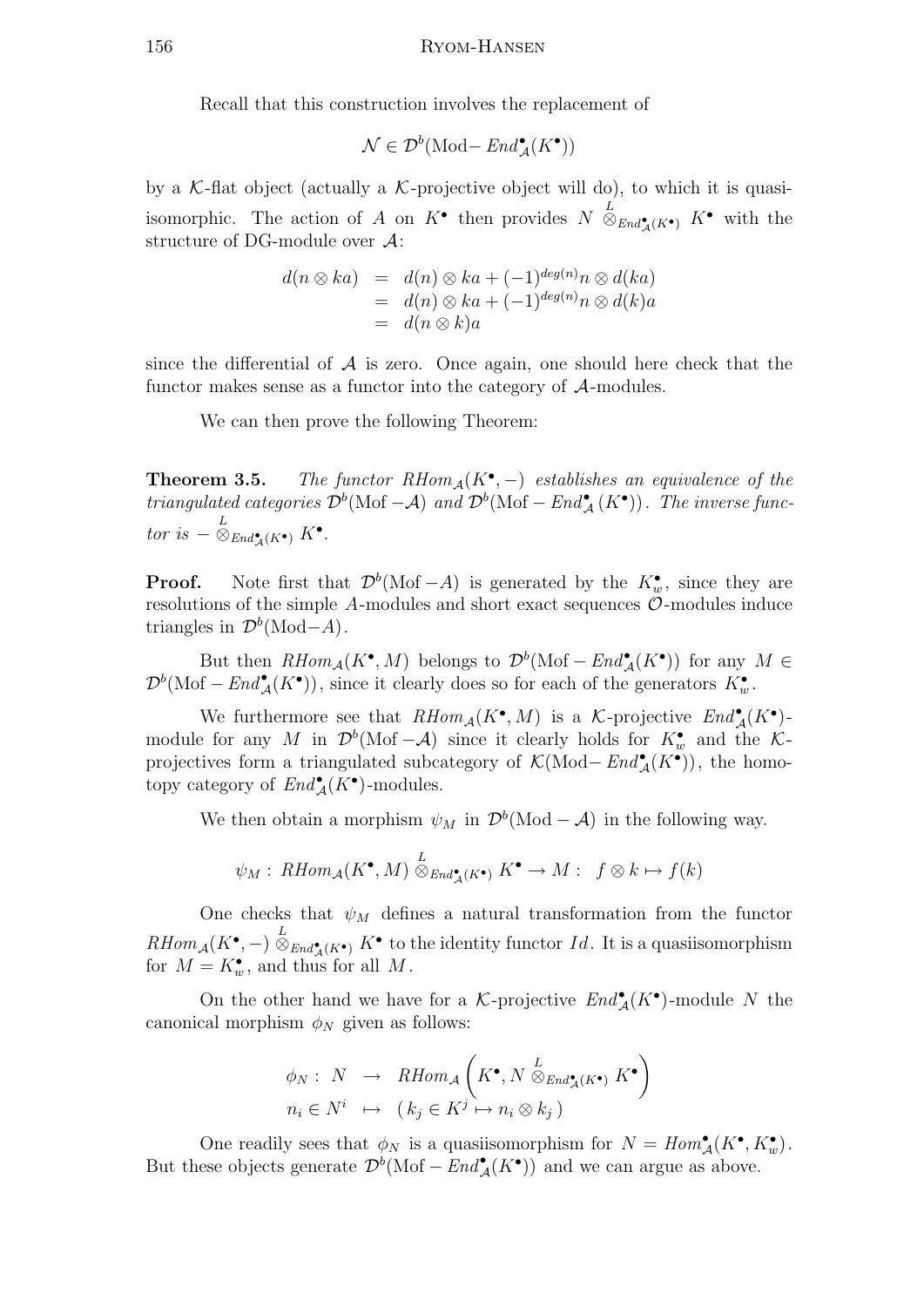Let us finally comment on the shifts [1]. It should here be noticed that since we are working with right DG-modules, the appropriate definition of  $\mathcal{M}[1]$ for a DG-module  $\mathcal M$  over a DG-algebra  $\mathcal A$  is the following:

$$
(M[1])^i = M^{i+1}
$$
,  $d_{M[1]} = -d_M$  and  $m \circ a = ma$ 

where  $m \circ a$  is the multiplication in  $M[1]$  while ma is the multiplication in M. So unlike the left module situation, the  $A$  structure on  $M$  is here left unchanged. One now checks that the functors commute with the shifts [1].

Now A has a Koszul grading so we may consider the category mof  $-A$  of finitely generated, graded A-modules. Let us use a lower index to denote the graded parts with respect to this Z-grading. This passes to the derived category of graded DG-modules which we denote by  $\mathcal{D}^{b}(\text{mof} - \mathcal{A})$ . It may be identified with the derived category of mof  $-A$  and carries a twist  $\langle 1 \rangle$  which we arrange the following way:

$$
M\langle 1 \rangle_i = M_{i-1}
$$

Now the grading on  $K^{\bullet}$  induces a grading on  $End_{\mathcal{A}}^{\bullet}(K^{\bullet})$  as well; it satisfies the rule

$$
End^{\bullet}_{A}(K^{\bullet})_{i}:=\mathit{end}^{\bullet}_{A}(K^{\bullet},K^{\bullet}\langle -i\rangle)
$$

With this grading on  $End_{\mathcal{A}}^{\bullet}(K^{\bullet})$ , we may consider its graded module category, which we denote  $\mathcal{D}^b(\text{mof}-\text{End}_{\mathcal{A}}^{\bullet}(K^{\bullet}))$ . Let us moreover denote the subcategory of this generated, with twists, by the graded summands of the DG-module  $End_{\mathcal{A}}^{\bullet}(K^{\bullet})$  itself by

$$
\mathcal{D}^b(\langle End_{\mathcal{A}}^{\bullet}(K^{\bullet})\rangle)
$$

(It would have been more consistent with the earlier notation to write  $\mathcal{D}^b(\text{mod } End^{\bullet}_{\mathcal{A}}(K^{\bullet})$  for this category; we however prefer the above notation in order to save space).

It is now straightforward to prove the following strengthening of the former theorem:

**Theorem 3.6.** The functor  $RHom_A(K^{\bullet},-)$  establishes an equivalence of the triangulated categories  $\mathcal{D}^b(\text{mod } -\mathcal{A})$  and  $\mathcal{D}^b(\langle End_{\mathcal{A}}^{\bullet}(K^{\bullet})\rangle)$ . It commutes with the twists [1] and  $\langle 1 \rangle$ .

Our next task will be to study the DG-algebra  $(Ext_{\mathcal{A}}^{\bullet}(K^{\bullet}), d = 0)$ . More precisely, we are going to compare  $\mathcal{D}^b(\langle Ext^{\bullet}_{\mathcal{A}}(K^{\bullet}), d=0\rangle)$  with the standard derived category of the category of finitely generated, graded modules over  $Ext_{A}^{\bullet}(k, k)$ , i.e.  $\mathcal{D}^{b}(\text{mof}-Ext_{A}^{\bullet}(k, k))$ . Here, we define the Z-grading on  $(Ext_{\mathcal{A}}^{\bullet}(K^{\bullet}), d = 0)$  to be the negative of the DG-grading.

An object of  $\mathcal{D}^b$  ((mof –  $Ext_A^{\bullet}(k,k)$ ) is a bounded complex

 $0 \to P^{-n} \to P^{-n+1} \to \ldots \to P_0 \to \ldots \to P^{m-1} \to P^m \to 0$ 

of projective graded  $Ext_A^{\bullet}(k, k)$ -modules (so the differential has degree 0). Using this, one constructs a DG-module  $P$  of the DG-algebra  $(Ext_A^{\bullet}(k, k), d = 0)$  in the following way:

 $0 \to P^{-n}\langle -n \rangle \to P^{-n+1}\langle -n+1 \rangle \to \ldots \to P^0\langle 0 \rangle \to \cdots P^m\langle m \rangle \to 0.$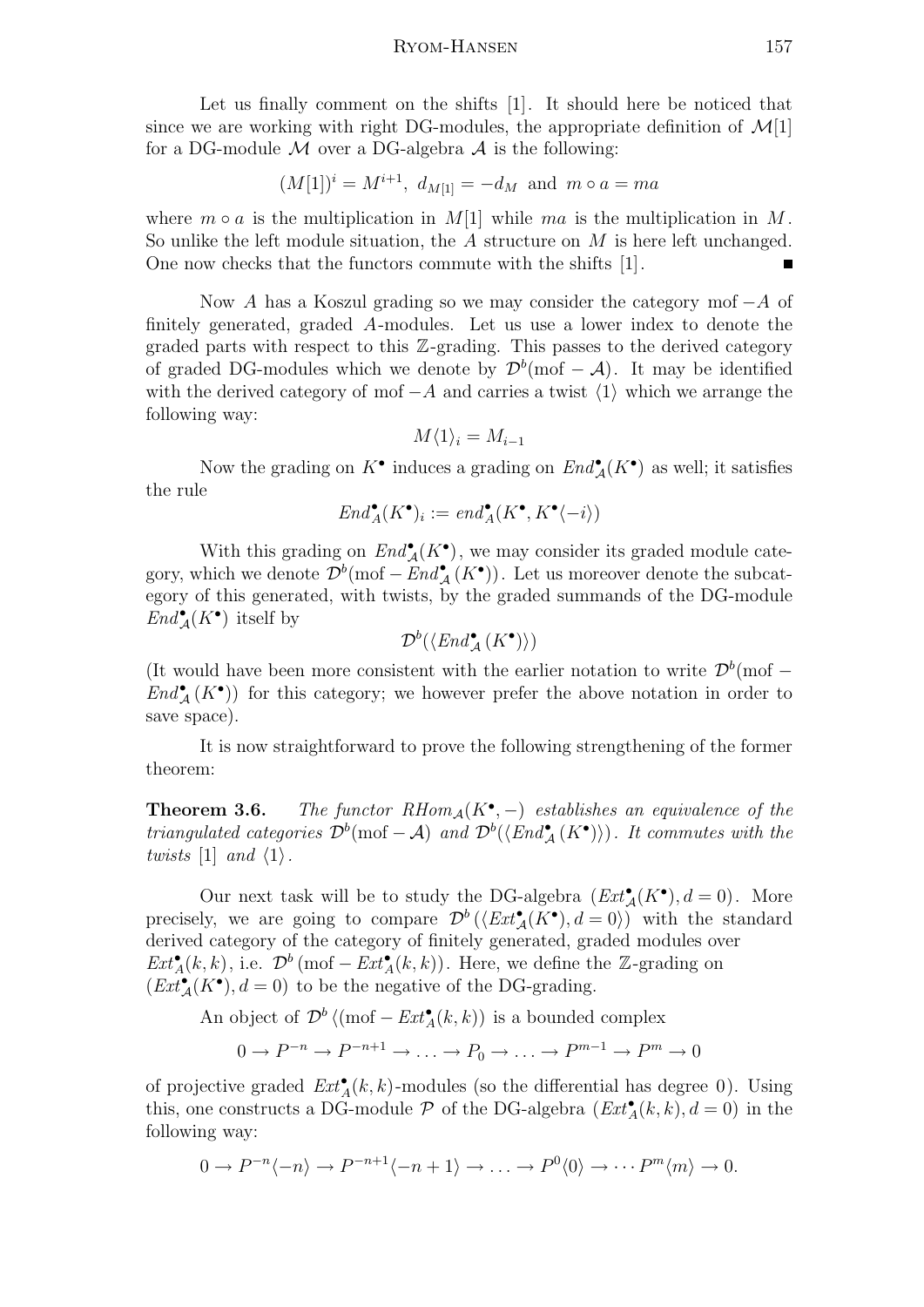In other words,  $P$  is the module  $P = \bigoplus_n P^n$  whose k'th DG-piece is  $P^k =$  $\bigoplus_i P_{k-i}^i$ . We make  $P$  into a graded DG-module by the rule  $P_j = \bigoplus_i P_{-j}^i$ . This construction defines a functor

$$
F: \ \mathcal{D}^b(\text{mof}-\mathit{Ext}_{\mathcal{A}}^{\bullet}(k,k)) \to \mathcal{D}^b(\text{mod}-(\mathit{Ext}_{\mathcal{A}}^{\bullet}(k,k),d=0))
$$

since a graded homotopy between two morphisms  $f, g : P^{\bullet} \to Q^{\bullet}$  of modules will be mapped to a homotopy in the DG-category.

I will now argue that actually  $F$  is a functor into the category  $\mathcal{D}^b(\langle \text{Ext}_{A}^{\bullet}(k, k), d = 0 \rangle)$ . To see this note first that the  $P_i\langle i \rangle$  all lie in this category since they are summands of (shifts of)  $(Ext_A^{\bullet}(k, k), d = 0)$ . On the other hand F can be viewed as an iterated graded mapping cone construction in the DGsense, starting with the morphism  $P^{m-1}(m) \to P^{m}(m)$ , which is already a DGmorphism, and the claim follows. The graded mapping cone of a graded DGmodule morphism  $\mathcal{M} \stackrel{u}{\rightarrow} \mathcal{N}$  is given by  $C(u) = N \oplus M[1]$  as DG-module, and reversing the degrees with respect to the Z-grading.

It is now clear that  $F$  commutes with the twists  $[1]$ . On the other hand  $F$ takes a sequence of  $\text{Ext}_{A}^{\bullet}(k, k)$ -modules isomorphic to a standard triangle

$$
M \xrightarrow{u} N \to C(u) \to M[1]
$$

to a sequence of graded DG-modules isomorphic to

$$
F(M) \stackrel{F(u)}{\to} F(N) \to F(C(u)) \to F(M[1]).
$$

But this is easily seen to be a standard triangle of DG-modules; in other words F is a triangulated functor.

One furthermore checks that  $F$  is full and faithful and it is thus an equivalence of triangulated categories once we have shown that the generators  $(Ext_A^{\bullet}(k, k_w), d = 0)$  lie in the image of F. But this is clear.

Since

$$
M_1 \to M_2 \to M_3 \to
$$

is a triangle if and only if

$$
F(M_1) \to F(M_2) \to F(M_3) \to
$$

is a triangle we deduce that the inverse functor  $G$  is triangulated as well.

Our next task will be to analyze the behavior of the twists  $\langle 1 \rangle$  with respect to  $F$ . Now apart from the change of the sign of the differentials, we obtain the relation:

$$
F(M\langle 1 \rangle) = F(M)[-1]\langle -1 \rangle.
$$

On the other hand, let for a complex  $P^{\bullet}$  of graded  $Ext_{A}^{\bullet}(k, k)$ -modules  $P = \bigoplus P_{n}^{k}$ be the total module. We may then consider the map  $\sigma$  on P defined as follows:

$$
p \in P_n^k \mapsto (-1)^n p.
$$

One now checks that  $\sigma$  defines an isomorphism between the functors  $F(-\langle 1 \rangle)$  and  $F(-)[-1]\langle -1\rangle.$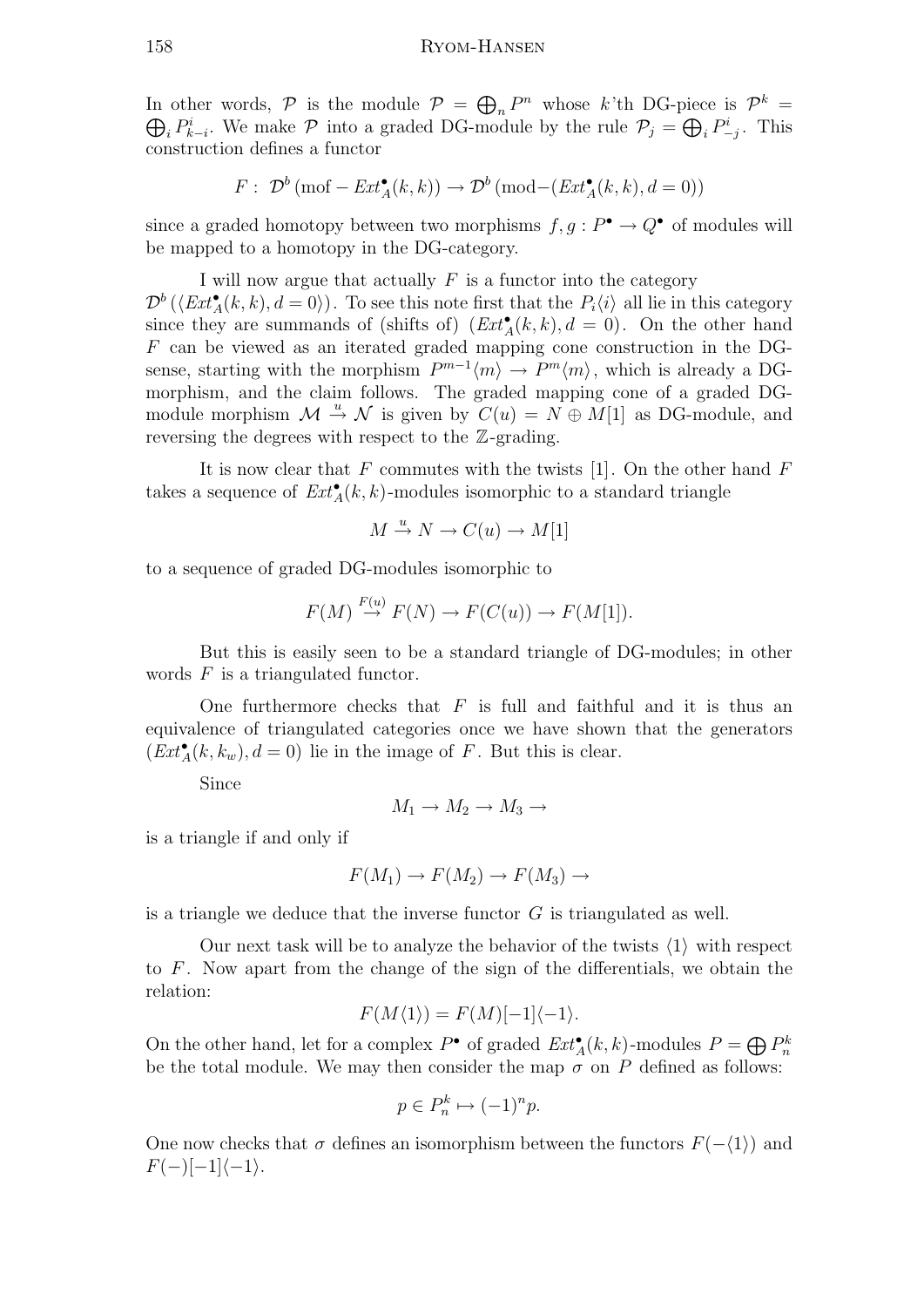Recall once again that since Ais Koszul, the DG-algebras

$$
End^{\bullet}_{\mathcal{A}}(K^{\bullet}) \text{ and } (Ext^{\bullet}_{\mathcal{A}}(k,k), d = 0)
$$

are quasiisomorphic so there is an equivalence

$$
\phi: \mathcal{D}^b(\text{Mod}-\text{End}_{\mathcal{A}}^{\bullet}(K^{\bullet})) \to \mathcal{D}^b(\text{Mod}-(\text{Ext}_{\mathcal{A}}^{\bullet}(k,k), d=0)).
$$

A closer look at the above quoted proof reveals that the quasiisomorphism is even a graded one so we obtain an equivalence

$$
\phi: \mathcal{D}^b(\langle End^{\bullet}_{\mathcal{A}}(K^{\bullet}) \rangle) \to \mathcal{D}^b(\langle Ext^{\bullet}_{\mathcal{A}}(k,k), d = 0 \rangle)
$$

Let us gather the results in one theorem.

**Theorem 3.7.** The composition of the above functors

$$
G \circ \phi \circ \mathit{RHom}_{\mathcal{A}}(K^{\bullet}, -) : \mathcal{D}^{b}(\text{mof} - A) \to \mathcal{D}^{b}(\text{mof} - \mathit{Ext}_{\mathcal{A}}^{\bullet}(k, k))
$$

is an equivalence of triangulated categories: the Koszul duality functor. It commutes with [1] and satisfies the rule

$$
F(M\langle 1 \rangle) = F(M)[-1]\langle -1 \rangle.
$$

# 4. Translation and Zuckerman functors.

Let us return to the translation functors to and from the wall  $T_0^{\lambda}$ :  $\mathcal{O} \rightarrow \mathcal{O}_{\lambda}$ ,  $T_{\lambda}^0$ :  $\mathcal{O} \to \mathcal{O}_{\lambda}$ . We saw in the first section, that they can be viewed as functors between the categories Mod  $-A$  and Mod  $-A_\lambda$ . Now, in [2] it is shown that they can be lifted to graded functors

$$
T_0^{\lambda} : \text{ mod } -A \to \text{ mod } -A_{\lambda}
$$

$$
T_{\lambda}^0 : \text{ mod } -A_{\lambda} \to \text{ mod } -A
$$

that still are adjoint and exact and such that  $T_0^{\lambda}$  takes pure objects of weight n to pure objects of the same weight; this construction is based on Soergel's theory of modules over the coinvariants of the Weyl group. See also [1], where graded translation functors are constructed in the setting of modular representation theory.

The graded translation functor  $T_0^{\lambda}$  induces a homomorphism of graded DGalgebras  $End_{\mathcal{A}}^{\bullet}(K^{\bullet}) \to End_{\mathcal{A}_{\lambda}}^{\bullet}(T_0^{\lambda}K^{\bullet})$ . But  $T_0^{\lambda}$  and  $T_{\lambda}^0$  are exact and  $K^{\bullet}$  is a projective graded resolution of the pure module  $k$ , so  $T_0^{\lambda} K^{\bullet}$  is a projective graded resolution of  $k_{\lambda}$ . Hence  $T_0^{\lambda} K^{\bullet}$  is graded homotopic to the Koszul complex  $K_{\lambda}^{\bullet}$ of  $A_\lambda$  and this implies that  $End_{\mathcal{A}_\lambda}^{\bullet}(T_0^{\lambda}K^{\bullet})$  and  $End_{\mathcal{A}_\lambda}^{\bullet}(K_\lambda^{\bullet})$  are quasiisomorphic graded DG-algebras.

We already saw that A being a Koszul ring implies that

$$
End_{\mathcal{A}}^{\bullet}(K^{\bullet}) \cong (Ext_{\mathcal{A}}^{\bullet}(k,k), d = 0)
$$

and by the above and since  $A_{\lambda}$  is Koszul as well we have that

$$
End^{\bullet}_{\mathcal{A}_{\lambda}}(T_0^{\lambda}K^{\bullet}) \cong (Ext^{\bullet}_{\mathcal{A}_{\lambda}}(T_0^{\lambda}k, T_0^{\lambda}k), d = 0) \cong (Ext^{\bullet}_{\mathcal{A}_{\lambda}}(k_{\lambda}, k_{\lambda}), d = 0)
$$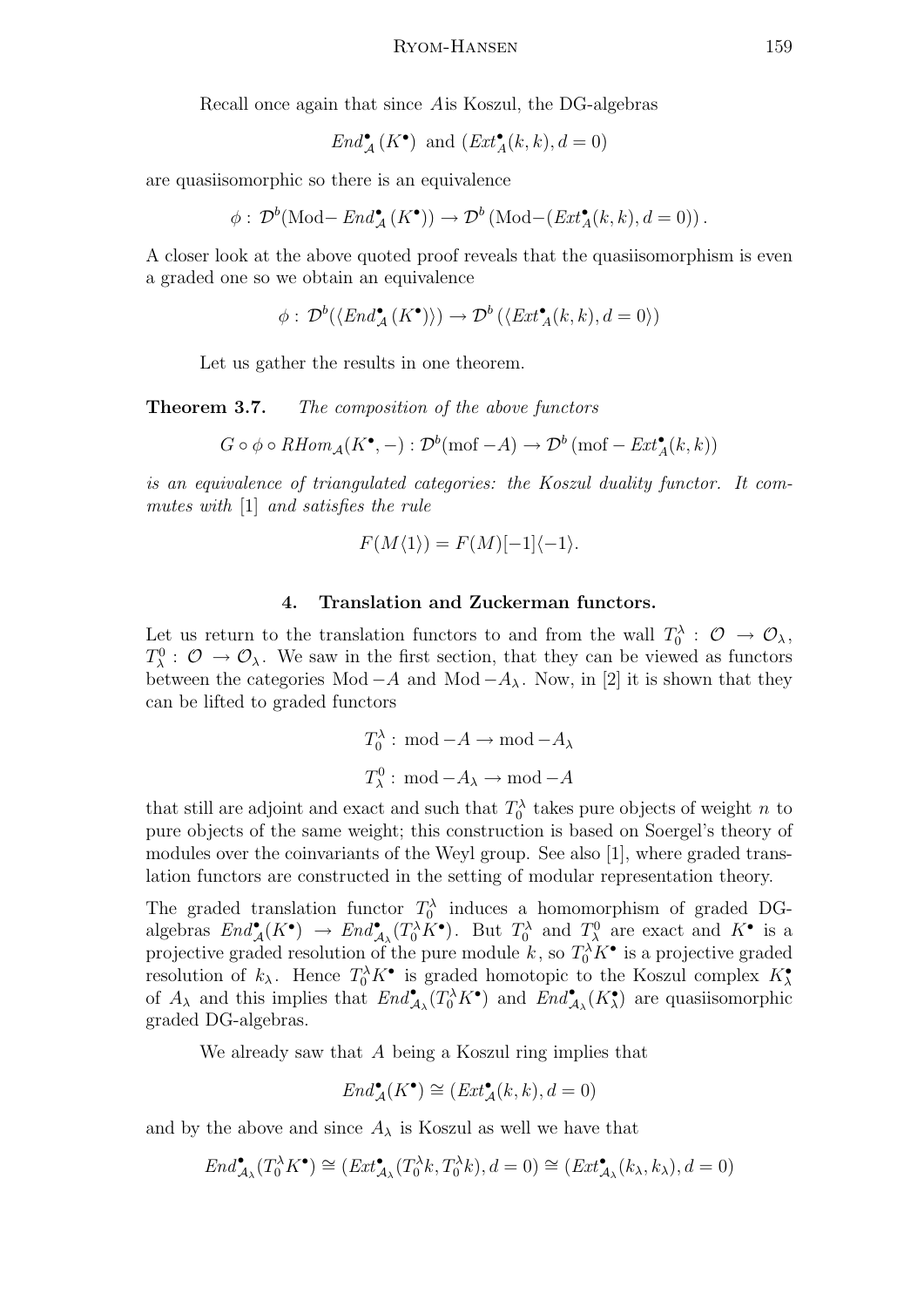We now obtain the following commutative diagram of functors:

$$
\mathcal{D}^{b}(\text{mod}-A) \quad \overset{-\underset{\leftarrow}{\otimes} K^{\bullet}}{\downarrow} \quad \mathcal{D}^{b}(\langle End_{\mathcal{A}}^{\bullet}(K^{\bullet}) \rangle) \quad \leftarrow \quad \mathcal{D}^{b}(\langle Ext_{\mathcal{A}}^{\bullet}(k,k), d=0 \rangle)
$$
\n
$$
\downarrow r_{0}^{\lambda}
$$
\n
$$
\mathcal{D}^{b}(\text{mod}-A_{\lambda}) \quad \overset{-\underset{\leftarrow}{\otimes} T_{0}^{\lambda} K^{\bullet}}{\longleftarrow} \quad \mathcal{D}^{b}(\langle End_{\mathcal{A}_{\lambda}}^{\bullet}(T_{0}^{\lambda} K^{\bullet}) \rangle) \quad \leftarrow \quad \mathcal{D}^{b}(\langle Ext_{\mathcal{A}_{\lambda}}^{\bullet}(T_{0}^{\lambda}k, T_{0}^{\lambda}k), d=0 \rangle)
$$

where the middle vertical arrow is the graded tensor product functor

$$
-\otimes_{\mathit{End}^\bullet_\mathcal{A}(K^\bullet)}\mathit{End}^\bullet_\mathcal{A}(T_0^\lambda K^\bullet)
$$

while the first and third vertical arrows are the graded translation functors. The commutativity of the first square is here obvious, whereas the quasiisomorphism of  $(Ext_{\mathcal{A}}^{\bullet}(k, k), d = 0)) \times End_{\mathcal{A}_{\lambda}}^{\bullet}(T_0^{\lambda} K^{\bullet})$ -bimodules

$$
End_{\mathcal{A}}^{\bullet}(T_0^{\lambda}K^{\bullet}) \cong Ext_{\mathcal{A}_{\lambda}}^{\bullet}(T_0^{\lambda}k, T_0^{\lambda}k)
$$

gives the natural transformation that makes the second square commutative.

By the same reasoning as in the last section, the two lower arrows define equivalences of triangulated categories.

Now Backelin [2] shows that one can choose the isomorphisms  $Ext^{\bullet}_{\mathcal{A}}(k, k) \simeq$ A and  $Ext^{\bullet}_{\mathcal{A}_{\lambda}}(T_0^{\lambda}k, T_0^{\lambda}k) \simeq A^{\lambda}$  to obtain the following commutative diagram:

$$
\begin{array}{ccc}\nExt^{\bullet}_{\mathcal{A}}(k,k) & \stackrel{\sim}{\longrightarrow} & A \\
\uparrow_{\alpha}^{\lambda} \downarrow & & \downarrow \tau \\
Ext^{\bullet}_{\mathcal{A}_{\lambda}}(T_0^{\lambda}k, T_0^{\lambda}k) & \stackrel{\sim}{\longrightarrow} & A^{\lambda}\n\end{array}
$$

The key point is here that both vertical maps are surjections: for  $\tau$  this is clear, while for  $T_0^{\lambda}$  an argument involving the Koszul property of Ais required (one can here give a simple alternate argument along the lines of the Cline, Parshall, Scott approach to Kashdan-Luzstig theory [8]). It then follows that the kernels of the two vertical maps are the ideals generated by corresponding idempotents (thus in the degree 0 part).

Although the diagram involves non-graded maps, it can be used to give  $\tau$ a grading – and then of course it is a commutative diagram of graded homomorphisms.

This diagram, on the other hand, gives rise to the following commutative diagram of functors:

$$
\mathcal{D}^b(\langle \text{Ext}^{\bullet}_{\mathcal{A}}(k,k), d = 0 \rangle) \qquad \overset{F}{\leftarrow} \quad \mathcal{D}^b(\text{mod} - A)
$$
  

$$
\downarrow_{\tau}
$$
  

$$
\mathcal{D}^b(\langle \text{Ext}^{\bullet}_{\mathcal{A}_{\lambda}}(T_0^{\lambda}k, T_0^{\lambda}k), d = 0 \rangle) \qquad \overset{F}{\leftarrow} \quad \mathcal{D}^b(\text{mod} - A^{\lambda})
$$

We now join the two diagrams of functors to obtain a diagram, in which the upper arrows compose to the Koszul duality functor of  $\mathcal O$  while the composition of the lower arrows is isomorphic to the Koszul duality functor of  $\mathcal{O}_{\lambda}$ . Let us formulate this as a Theorem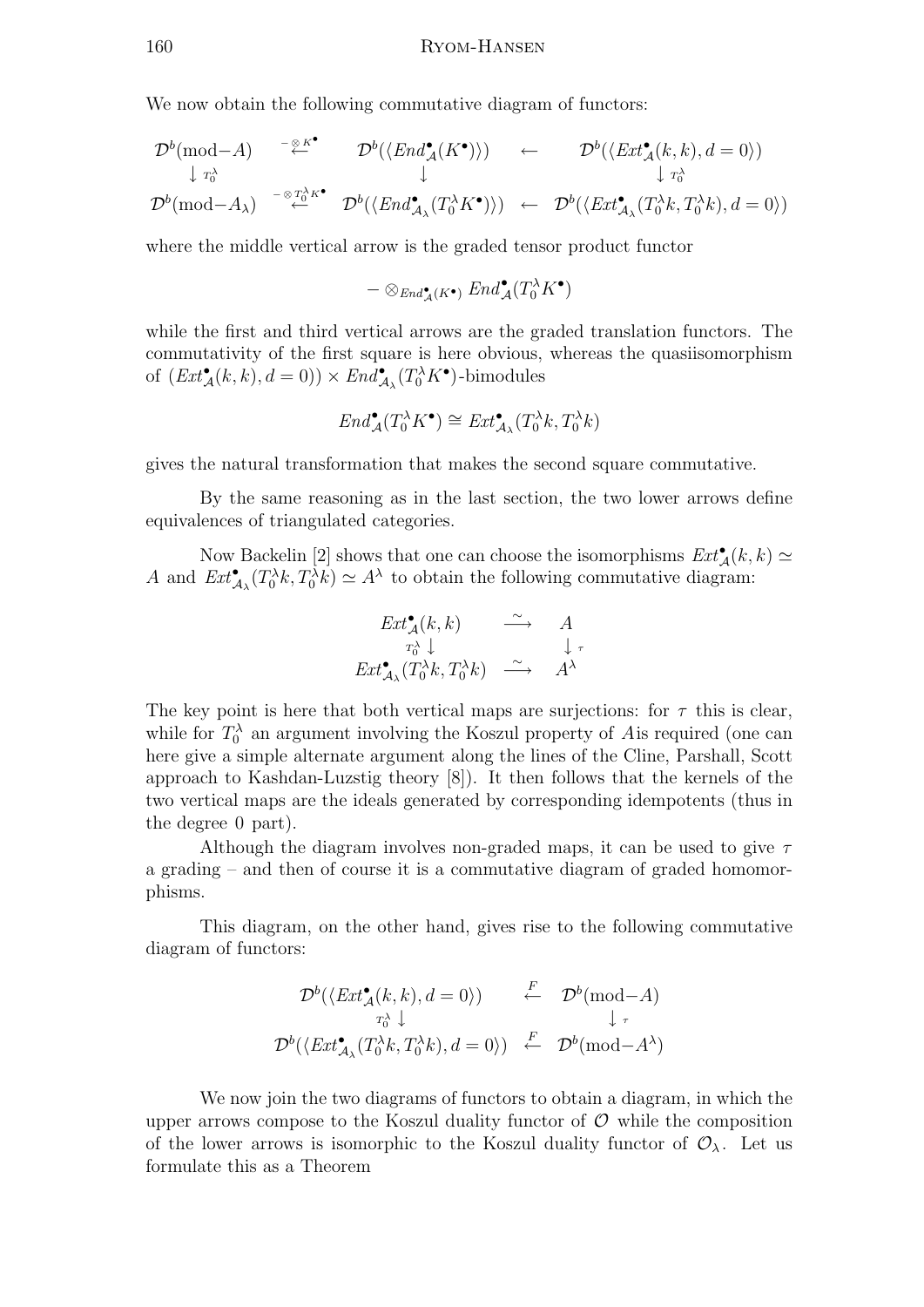**Theorem 4.1.** The translation– and Zuckerman functors are Kozsul to each other, in other words there is a commutative diagram of functors:

$$
\mathcal{D}^b(\text{mod}-A) \xrightarrow{D} \mathcal{D}^b(\text{mod}-A)
$$
  

$$
\tau_0^{\lambda} \downarrow \qquad \qquad \downarrow \tau
$$
  

$$
\mathcal{D}^b(\text{mod}-A_{\lambda}) \xrightarrow{D_{\lambda}} \mathcal{D}^b(\text{mod}-A^{\lambda})
$$

where D (resp.  $D_{\lambda}$ ) is the Koszul duality functor as described above.

This is the Theorem announced in the introduction of the paper.

# 5. The Enright-Shelton Equivalence

We now consider the categorification of the Temperley-Lieb algebra. Let thus  $\mathfrak{g} := gl_n$  and  $\mathcal{O} := \mathcal{O}(\mathfrak{gl}_n)$ . Let  $\epsilon_k, k \in \{1, 2, \ldots, n\}$  be the standard basis of the weight lattice and define for  $k \in \{1, 2, ..., n\}, \lambda_k := \epsilon_1 + \epsilon_2 + ... \epsilon_k$ . We then let  $\mathcal{O}_{k,n-k}$  be the singular block of  $\mathcal O$  consisting of modules with central character  $\theta(\lambda_k)$ . So the Verma module with highest weight  $\lambda_k - \rho$  lies in  $\mathcal{O}_{k,n-k}$ . Let  $\mathfrak{g}_i, 1 \leq i \leq i-1$  be the subalgebra of  $\mathfrak g$  consisting of the matrices whose entries are nonzero only on the intersection of the *i*-th and  $(i + 1)$ -th rows and columns. We then denote by  $\mathcal{O}_{k,n-k}^i$  the parabolic subcategory of  $\mathcal{O}_{k,n-k}$  whose modules are the locally  $\mathfrak{g}_i$ -finite ones in  $\mathcal{O}_{k,n-k}$ .

We shall also consider the following dual picture: let  $\mathfrak{p}_k$  be the parabolic subalgebra of  $\mathfrak{g}$ , whose Levi part is  $\mathfrak{g}_k \oplus \mathfrak{g}_{n-k}$  and such that  $\mathfrak{n}_+ \subseteq \mathfrak{p}_k$  and let  $\mathcal{O}^{k,n-k}$ be the full subcategory of  $\mathcal O$  consisting of the locally  $\mathfrak p_k$ -finite modules. Choose an integral dominant regular weight  $\mu$  and integral dominant subregular weights  $\mu_i$  on the *i*-th wall,  $i = 1, 2, ..., n-1$  (so the coordinates of  $\mu_i$  in the  $\epsilon_i$  basis are strictly decreasing, except for the *i*-th and the  $(i + 1)$ -th that are equal). Let finally  $\mathcal{O}_i^{k,n-k}$  be the subcategory of  $\mathcal{O}^{k,n-k}$  with central character  $\theta(\mu_i)$ .

All of this is the setup of [6]

Let  $R_{k,n-k}^i(\text{resp. } R_i^{k,n-k})$  $\binom{k,n-k}{i}$  be the endomorphism ring of the minimal projective generator of  $\mathcal{O}_{k,n-k}^i$  (resp.  $\mathcal{O}_i^{k,n-k}$  $i^{k,n-k}$ ). The following theorem is a direct consequence of Backelin's work [2]:

Theorem 5.1.  $(k_{n-k})^! = R_i^{k,n-k}$ i

**Proof.** The main result of [2] is that

$$
(R^{\psi}_{\phi})^! = R^{\phi}_{-w_0\psi}
$$

with the notation as in [5].

Now one should first observe that  $c Id \in \mathfrak{gl}_n$  acts on  $\mathcal{O}_{\lambda}$  through multiplication with  $c \sum \lambda_i$ ; hence  $\mathcal{O}_{\lambda}$  is equivalent to the category  $\mathcal{O}_{\overline{\lambda}}$  of  $\mathfrak{sl}_n$ -modules, where  $\lambda$  denotes the image of  $\lambda$  under the projection of the weight lattice with kernel  $\mathbb{Z}\sum \epsilon_i$ . We can thus restrict ourselves to the semisimple situation and may indeed use the results quoted.

Now  $\mu_i$  and  $\mathfrak{sl}_i \subseteq \mathfrak{sl}_n$  are both given by the simple root  $\alpha_i = \epsilon_i - \epsilon_{i+1}$  and also  $\mathfrak{p}_{k,n-k}$  and  $\lambda_k$  are given by the same simple roots  $(=\Delta \setminus {\{\alpha_i\}})$ . Finally, we have in type A that  $w_0\lambda = -\lambda$  and the theorem follows.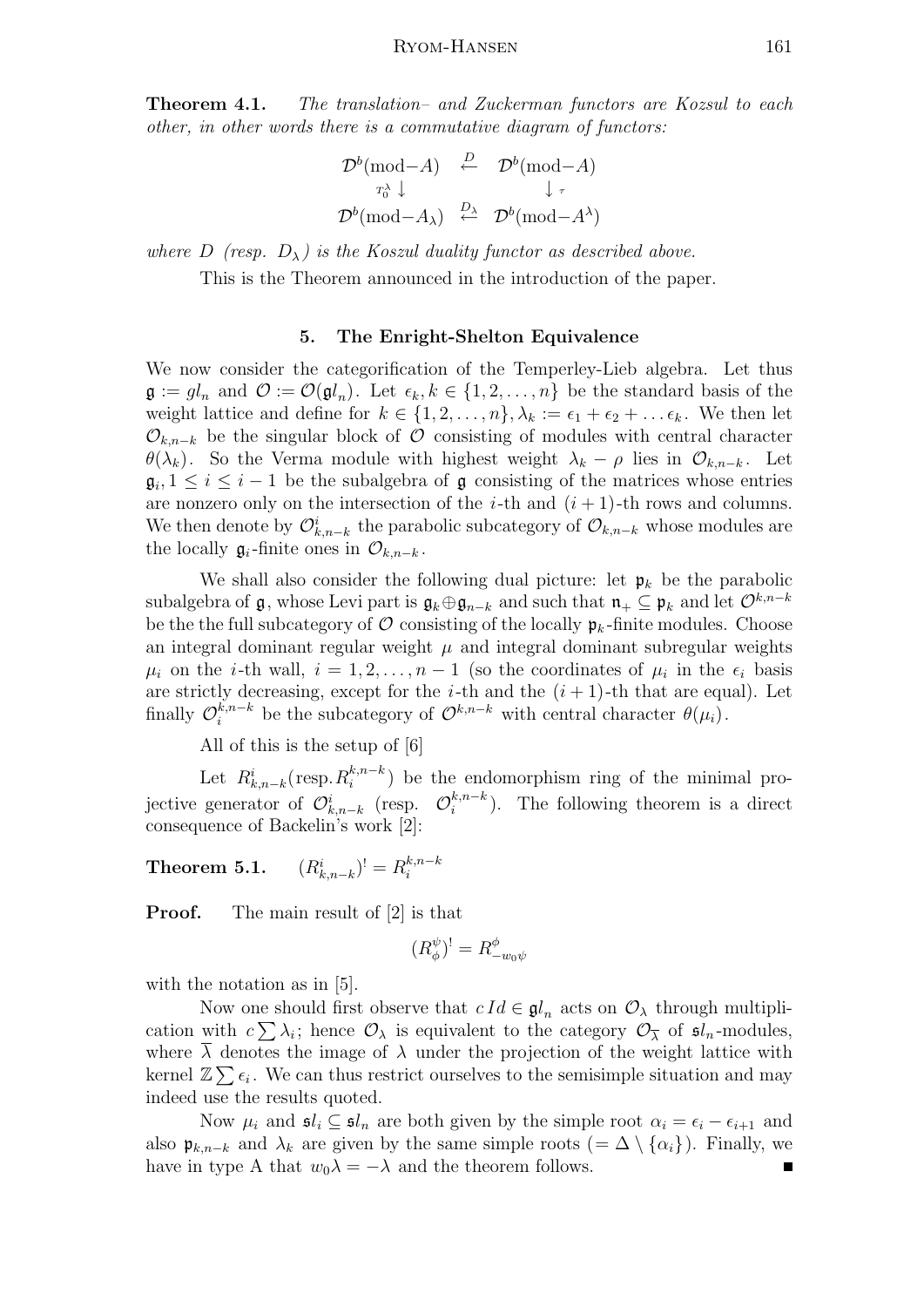As a corollary we obtain a simple proof of the following equivalence of categories first proven by Enright and Shelton.

Corollary 5.2.  $_{k,n-k}$  $n^{k,n-k} \cong \mathcal{O}^{k-1,n-k-1}$ 

**Proof.** There is first of all a standard equivalence of categories:

$$
\mathcal{O}_{k,n-k}^1\cong \mathcal{O}_{k-1,n-k-1}
$$

The functor  $\nu_n$  from left to right takes the sum of all weight spaces of weight  $\epsilon_1 + x_3 \epsilon_3 + \ldots x_n \epsilon_n - \rho_n$  with  $x_i \in \mathbb{Z}$ . This is a  $\mathfrak{gl}_{n-2}$ -module and  $\nu_n$  is then the tensor product of it with the module defined by  $\epsilon_1 + \epsilon_2 + \ldots + \epsilon_{n-2}$ . The inverse functor comes from an induction procedure, see [6] for the details. Now this equivalence gives us a ring isomorphism

$$
(R_{k,n-k}^1)^! \cong (R_{k-1,n-k-1})^!
$$

which combined with the theorem yields a ring isomorphism

$$
\xi: R_1^{k,n-k} \cong R^{k-1,n-k-1}
$$

But then the module categories of  $R_1^{k,n-k}$  $k_n^{k,n-k}$  and  $R^{k-1,n-k-1}$  are equivalent, by the restriction and extension of scalars along  $\xi$ . The corollary is proved.

This might be useful in proving the full conjectures of [6].

### References

- [1] Andersen, H. H. , J. C. Jantzen, and W. Soergel, Representations of Quantum Groups at a p-th root of unity and of semisimple Groups in *Characteristic p: Independence of p, Astérisque* 220, 1994, 1–320.
- [2] Backelin, E., Koszul Duality for Parabolic and Singular Category O, Representation Theory, 3, (1999), 139–152.
- [3] Bernstein, J., I. Gelfand, and S. Gelfand, Algebraic bundles over  $\mathbb{P}^n$  and problems of linear algebra, Funcional Analysis and its Appl. 12 (1978), 66–67.
- [4] Beilinson, A., J. Ginzburg, and V. Schechtmann, Koszul Duality, J. of Geometry and Physics 5 (1988), 317–350.
- [5] Beilinson, A., V. Ginzburg, and W. Soergel, Koszul duality patterns in representation theory, J. Amer. Math. Soc. 9, (1996), 473–527.
- [6] Bernstein, J., I. Frenkel, and M. Khovanov, A categorification of the Temperley-Lieb Algebra and Schur quotients of  $U(\mathfrak{sl}_2)$  via projective and Zuckerman functors, Selecta Math. (N.S.), 5 (1999), 199–241.
- [7] Bernstein, J., and V. Lunts, "Equivariant Sheaves and Functors," Lecture Notes in Mathematics (Springer-Verlag) 1578, (1994).
- [8] Cline, E., B. Parshall, and L. Scott, Abstract Kashdan-Luzstig Theories, Tôhoko Math. J. **45** (1993), 511–534.
- [9] B. Keller, E., *Deriving DG-categories*, Ann. Sci. École Norm. Sup. 27 (1994), 63–102.